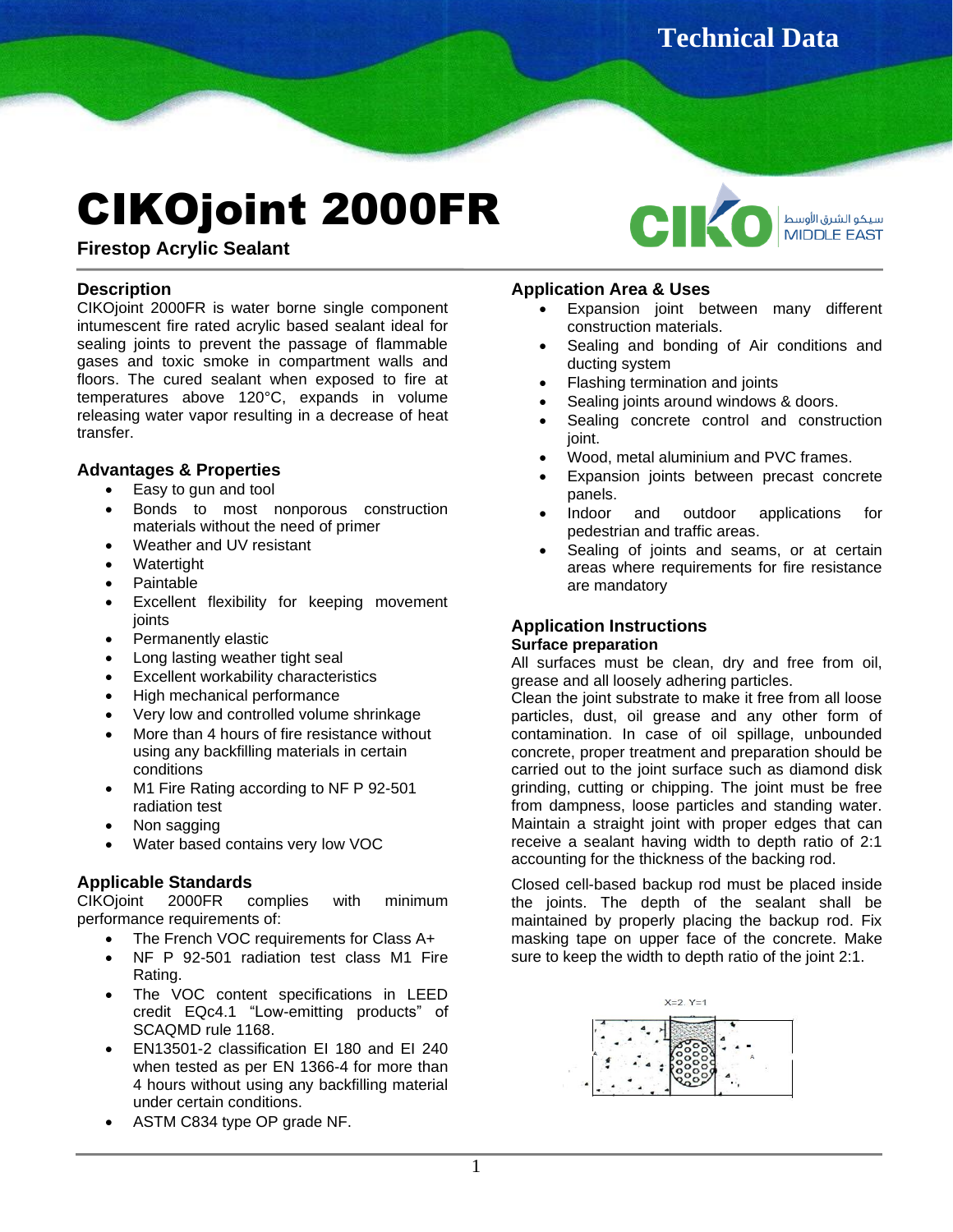

#### **Primer**

Primer is not required over nonporous substrates, however for porous surface apply on the sides of the clean dry joint CIKOjoint 2000FR diluted with 4 to 5 parts of water using a brush and allow to initially skin (10-15min) before applying CIKOjoint 2000FR.

# **Application of CIKOjoint 2000FR**

CIKOjoint 2000FR is applied direct from the cartridge with a suitable sealant gun. Fill the joint and ensure a full contact with the primer on both sides of the joint within its depth. Level the sealant with the adjacent surfaces. Remove the masking tape gently. Surface finishing must be done within maximum 30 minutes of application by light and smooth passing over the surface using water by hand or wet tool.

# **Physical Properties & Chemical Characteristics**

| <b>Criteria</b>                        | <b>Specifications &amp; Test Standards</b>          |  |  |
|----------------------------------------|-----------------------------------------------------|--|--|
| Consistency                            | Smooth paste                                        |  |  |
| Colour                                 | White                                               |  |  |
| pH                                     | $7.5 - 9$                                           |  |  |
| Specific gravity/ Density              | $1.58 \pm 0.03$ gr/cm <sup>3</sup> (ASTM D 792)     |  |  |
| Volume shrinkage                       | 10-15 % (ASTM C1241)                                |  |  |
| Hardness Shore A                       | $40 \pm 5$                                          |  |  |
| Ambient temperature during application | $+5$ °C to $+40$ °C                                 |  |  |
| Width to depth ratio                   | 2:1                                                 |  |  |
| Tack free time                         | 15 to 30 minutes (23°C and 50% R.H) (ASTM C 679-03) |  |  |
| Cure rate (mm/day)                     | Minimum 2 mm/day (23 °C and 50% R.H)                |  |  |
| Elongation                             | > 100% (ASTM D 412)                                 |  |  |
| Tensile strength                       | ≥ 0,4 N/mm2 (ASTM D 412)                            |  |  |
| Applicable joint width                 | 5 mm up to 50 mm                                    |  |  |
| VOC (EPA 24)                           | $<$ 10g/l                                           |  |  |

# **Coverage & Consumption:**

CIKOjoint 2000FR provides the below theoretical coverage in linear meter:

| <b>Application Width</b> | 5mm  | 10mm            | $15 \text{ mm}$ | $20 \text{ mm}$ | $25 \text{ mm}$ |
|--------------------------|------|-----------------|-----------------|-----------------|-----------------|
| <b>Application Depth</b> | 3mm  | 5 <sub>mm</sub> | 8 mm            | $10 \text{ mm}$ | $12 \text{ mm}$ |
| Coverage (linear meter)  | 40 m | $12 \text{ m}$  | 5 m             | 3 m             | 2 <sub>m</sub>  |

# **Packaging**

CIKOjoint 2000FR is available in 600 mL sausage packed as 12 pieces in sealed boxes.

# **Storage**

Storage should be stored in closed area at temperatures between 5°C and 25°C away from moisture, sun light and heat.

# **Shelf life**

CIKOjoint 2000FR has a shelf life of 15 months if stored unopened in its original unopened packaging in accordance with CIKO's storage instructions